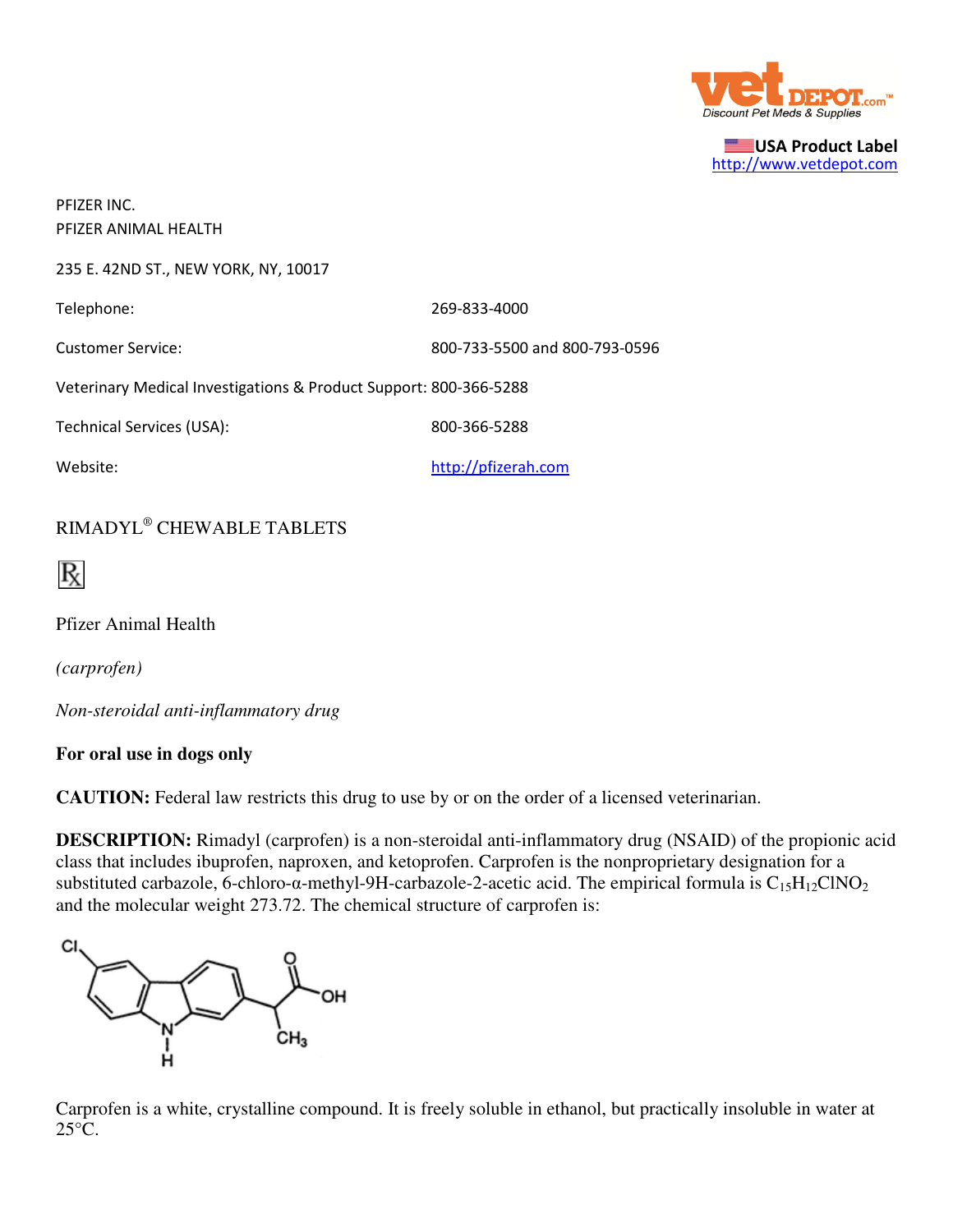**CLINICAL PHARMACOLOGY:** Carprofen is a non-narcotic, non-steroidal anti-inflammatory agent with characteristic analgesic and antipyretic activity approximately equipotent to indomethacin in animal models.<sup>1</sup>

The mechanism of action of carprofen, like that of other NSAIDs, is believed to be associated with the inhibition of cyclooxygenase activity. Two unique cyclooxygenases have been described in mammals.<sup>2</sup> The constitutive cyclooxygenase, COX-1, synthesizes prostaglandins necessary for normal gastrointestinal and renal function. The inducible cyclooxygenase, COX-2, generates prostaglandins involved in inflammation. Inhibition of COX-1 is thought to be associated with gastrointestinal and renal toxicity while inhibition of COX-2 provides anti-inflammatory activity. The specificity of a particular NSAID for COX-2 versus COX-1 may vary from species to species.<sup>3</sup> In an *in vitro* study using canine cell cultures, carprofen demonstrated selective inhibition of  $COX-2$  versus  $COX-1.<sup>4</sup>$  Clinical relevance of these data has not been shown. Carprofen has also been shown to inhibit the release of several prostaglandins in two inflammatory cell systems: rat polymorphonuclear leukocytes (PMN) and human rheumatoid synovial cells, indicating inhibition of acute (PMN system) and chronic (synovial cell system) inflammatory reactions.<sup>1</sup>

Several studies have demonstrated that carprofen has modulatory effects on both humoral and cellular immune responses.5-9 Data also indicate that carprofen inhibits the production of osteoclast-activating factor (OAF),  $PGE<sub>1</sub>$ , and  $PGE<sub>2</sub>$  by its inhibitory effect in prostaglandin biosynthesis.<sup>1</sup>

Based upon comparison with data obtained from intravenous administration, carprofen is rapidly and nearly completely absorbed (more than 90% bioavailable) when administered orally.<sup>10</sup> Peak blood plasma concentrations are achieved in 1-3 hours after oral administration of 1, 5, and 25 mg/kg to dogs. The mean terminal half-life of carprofen is approximately 8 hours (range 4.5-9.8 hours) after single oral doses varying from 1-35 mg/kg of body weight. After a 100 mg single intravenous bolus dose, the mean elimination half-life was approximately 11.7 hours in the dog. Rimadyl is more than 99% bound to plasma protein and exhibits a very small volume of distribution.

Carprofen is eliminated in the dog primarily by biotransformation in the liver followed by rapid excretion of the resulting metabolites (the ester glucuronide of carprofen and the ether glucuronides of 2 phenolic metabolites, 7-hydroxy carprofen and 8-hydroxy carprofen) in the feces (70-80%) and urine (10-20%). Some enterohepatic circulation of the drug is observed.

**INDICATIONS:** Rimadyl is indicated for the relief of pain and inflammation associated with osteoarthritis and for the control of postoperative pain associated with soft tissue and orthopedic surgeries in dogs.

**CONTRAINDICATIONS:** Rimadyl should not be used in dogs exhibiting previous hypersensitivity to carprofen.

**WARNINGS:** Keep out of reach of children. Not for human use. Consult a physician in cases of accidental ingestion by humans. **For use in dogs only.** Do not use in cats.

All dogs should undergo a thorough history and physical examination before initiation of NSAID therapy. Appropriate laboratory tests to establish hematological and serum biochemical baseline data prior to, and periodically during, administration of any NSAID should be considered. **Owners should be advised to observe for signs of potential drug toxicity (see Information for Dog Owners, Adverse Reactions, Animal Safety and Post-Approval Experience).**

**PRECAUTIONS:** As a class, cyclooxygenase inhibitory NSAIDs may be associated with gastrointestinal, renal and hepatic toxicity. Effects may result from decreased prostaglandin production and inhibition of the enzyme cyclooxygenase which is responsible for the formation of prostaglandins from arachidonic acid.<sup>11-14</sup> When NSAIDs inhibit prostaglandins that cause inflammation they may also inhibit those prostaglandins which maintain normal homeostatic function. These anti-prostaglandin effects may result in clinically significant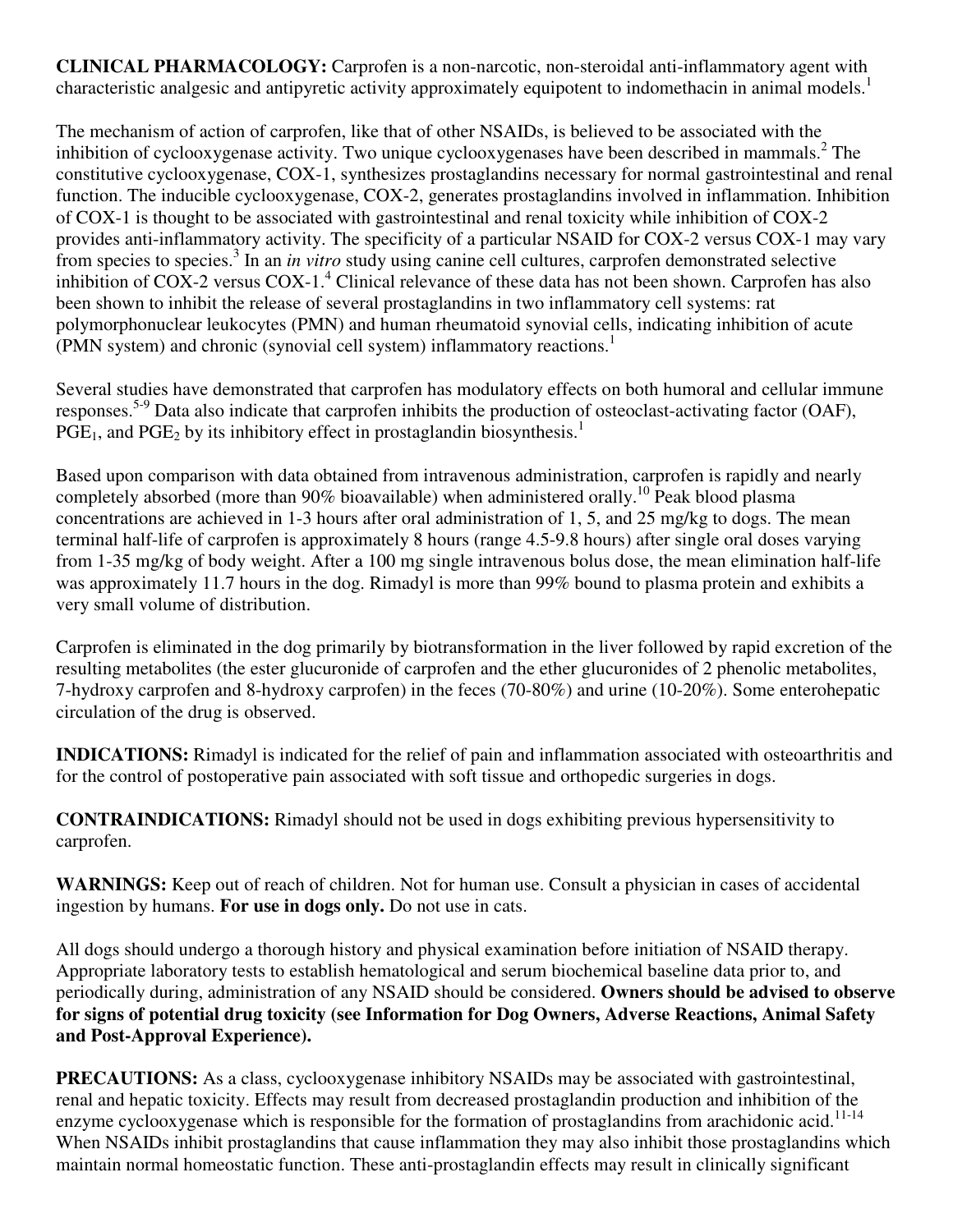disease in patients with underlying or pre-existing disease more often than in healthy patients.<sup>12,14</sup> NSAID therapy could unmask occult disease which has previously been undiagnosed due to the absence of apparent clinical signs. Patients with underlying renal disease for example, may experience exacerbation or decompensation of their renal disease while on NSAID therapy.<sup>11-14</sup> The use of parenteral fluids during surgery should be considered to reduce the potential risk of renal complications when using NSAIDs perioperatively.

Carprofen is an NSAID, and as with others in that class, adverse reactions may occur with its use. The most frequently reported effects have been gastrointestinal signs. Events involving suspected renal, hematologic, neurologic, dermatologic, and hepatic effects have also been reported. Patients at greatest risk for renal toxicity are those that are dehydrated, on concomitant diuretic therapy, or those with renal, cardiovascular, and/or hepatic dysfunction. Concurrent administration of potentially nephrotoxic drugs should be approached cautiously, with appropriate monitoring. Concomitant use of Rimadyl with other anti-inflammatory drugs, such as other NSAIDs or corticosteroids, should be avoided because of the potential increase of adverse reactions, including gastrointestinal ulcerations and/or perforations. Sensitivity to drug-associated adverse reactions varies with the individual patient. Dogs that have experienced adverse reactions from one NSAID may experience adverse reactions from another NSAID. Rimadyl treatment was not associated with renal toxicity or gastrointestinal ulceration in well-controlled safety studies of up to ten times the dose in healthy dogs.

Rimadyl is not recommended for use in dogs with bleeding disorders (e.g., Von Willebrand's disease), as safety has not been established in dogs with these disorders. The safe use of Rimadyl in animals less than 6 weeks of age, pregnant dogs, dogs used for breeding purposes, or in lactating bitches has not been established. Studies to determine the activity of Rimadyl when administered concomitantly with other protein-bound or similarly metabolized drugs have not been conducted. Drug compatibility should be monitored closely in patients requiring additional therapy. Such drugs commonly used include cardiac, anticonvulsant and behavioral medications. It has been suggested that treatment with carprofen may reduce the level of inhalant anesthetics needed.<sup>15</sup>

If additional pain medication is warranted after administration of the total daily dose of Rimadyl, alternative analgesia should be considered. The use of another NSAID is not recommended. Consider appropriate washout times when switching from one NSAID to another or when switching from corticosteroid use to NSAID use.

Due to the palatable nature of Rimadyl chewable tablets, store out of reach of dogs in a secured location. Severe adverse reactions may occur if large quantities of tablets are ingested. If you suspect your dog has consumed Rimadyl chewable tablets above the labeled dose, please call your veterinarian for immediate assistance and notify Pfizer Animal Health (1-800-366-5288).

## **INFORMATION FOR DOG OWNERS:**

Rimadyl, like other drugs of its class, is not free from adverse reactions. Owners should be advised of the potential for adverse reactions and be informed of the clinical signs associated with drug intolerance. Adverse reactions may include decreased appetite, vomiting, diarrhea, dark or tarry stools, increased water consumption, increased urination, pale gums due to anemia, yellowing of gums, skin or white of the eye due to jaundice, lethargy, incoordination, seizure, or behavioral changes. **Serious adverse reactions associated with this drug class can occur without warning and in rare situations result in death (see Adverse Reactions). Owners should be advised to discontinue Rimadyl therapy and contact their veterinarian immediately if signs of intolerance are observed.** The vast majority of patients with drug related adverse reactions have recovered when the signs are recognized, the drug is withdrawn, and veterinary care, if appropriate, is initiated. Owners should be advised of the importance of periodic follow up for all dogs during administration of any NSAID.

**ADVERSE REACTIONS:** During investigational studies for the caplet formulation with twice daily administration of 1 mg/lb, no clinically significant adverse reactions were reported. Some clinical signs were observed during field studies (n=297) which were similar for carprofen caplet- and placebo-treated dogs.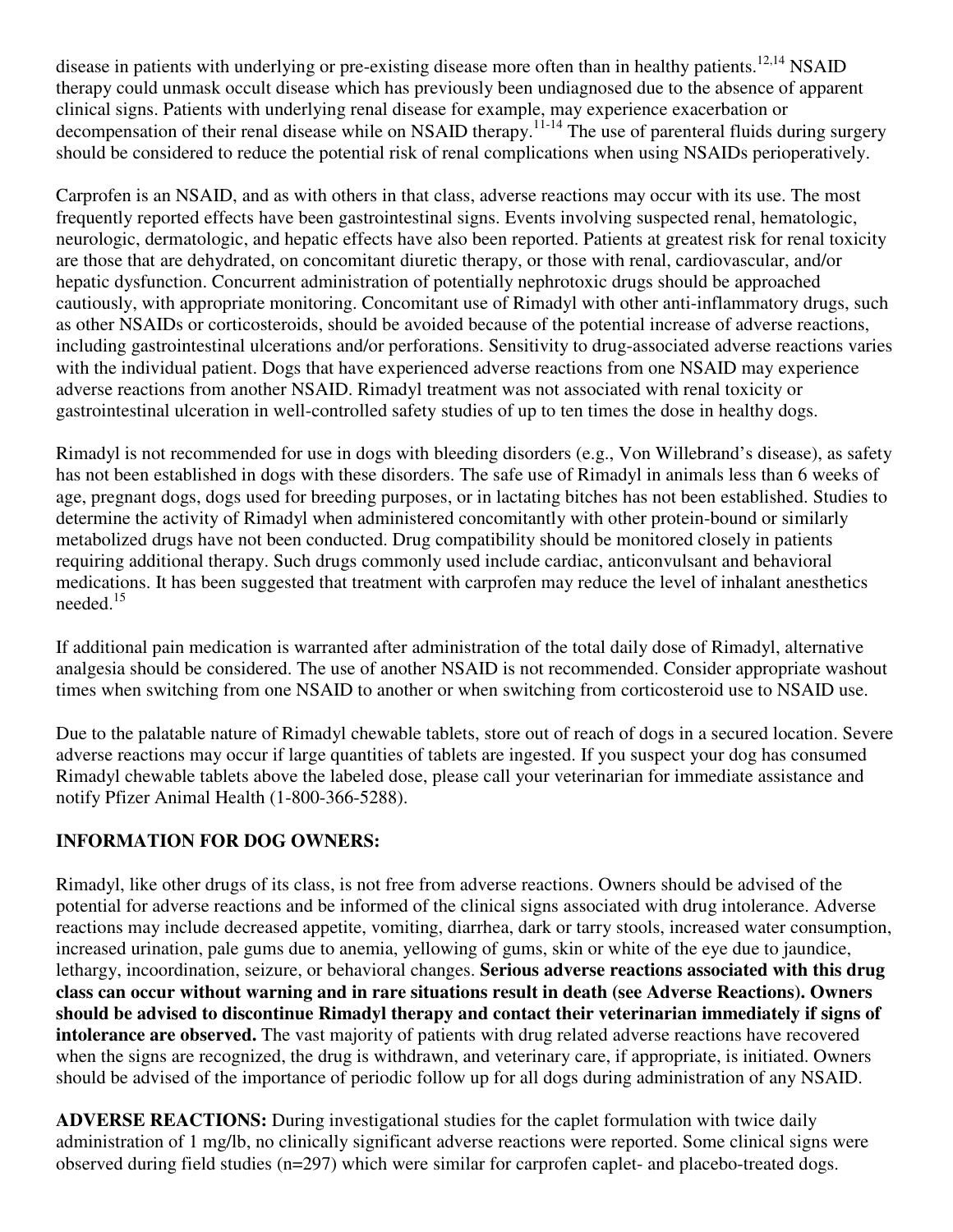Incidences of the following were observed in both groups: vomiting (4%), diarrhea (4%), changes in appetite (3%), lethargy (1.4%), behavioral changes (1%), and constipation (0.3%). The product vehicle served as control.

There were no serious adverse events reported during clinical field studies with once daily administration of 2 mg/lb. The following categories of abnormal health observations were reported. The product vehicle served as control.

| Percentage of Dogs with Abnormal Health Observations Reported in Clinical Field Study (2 mg/lb once<br>daily) |                   |                   |  |  |
|---------------------------------------------------------------------------------------------------------------|-------------------|-------------------|--|--|
| <b>Observation</b>                                                                                            | Rimadyl $(n=129)$ | Placebo $(n=132)$ |  |  |
| Inappetence                                                                                                   | 1.6               | 1.5               |  |  |
| Vomiting                                                                                                      | 3.1               | 3.8               |  |  |
| Diarrhea/Soft stool                                                                                           | 3.1               | 4.5               |  |  |
| Behavior change                                                                                               | 0.8               | 0.8               |  |  |
| Dermatitis                                                                                                    | 0.8               | 0.8               |  |  |
| PU/PD                                                                                                         | 0.8               |                   |  |  |
| <b>SAP</b> increase                                                                                           | 7.8               | 8.3               |  |  |
| <b>ALT</b> increase                                                                                           | 5.4               | 4.5               |  |  |
| <b>AST</b> increase                                                                                           | 2.3               | 0.8               |  |  |
| <b>BUN</b> increase                                                                                           | 3.1               | 1.5               |  |  |
| Bilirubinuria                                                                                                 | 16.3              | 12.1              |  |  |
| Ketonuria                                                                                                     | 14.7              | 9.1               |  |  |

Clinical pathology parameters listed represent reports of increases from pre-treatment values; medical judgement is necessary to determine clinical relevance.

During investigational studies of surgical pain for the caplet formulation, no clinically significant adverse reactions were reported. The product vehicle served as control.

| Percentage of Dogs with Abnormal Health Observations Reported in Surgical Pain Field Studies with<br>Caplets (2 mg/lb once daily) |                   |                   |  |
|-----------------------------------------------------------------------------------------------------------------------------------|-------------------|-------------------|--|
| Observation*                                                                                                                      | Rimadyl $(n=148)$ | Placebo $(n=149)$ |  |
| Vomiting                                                                                                                          | 10.1              | 13.4              |  |
| Diarrhea/Soft stool                                                                                                               | 6.1               | 6.0               |  |
| Ocular disease                                                                                                                    | 2.7               | 0                 |  |
| Inappetence                                                                                                                       | 1.4               | 0                 |  |
| Dermatitis/Skin lesion                                                                                                            | 2.0               | 1.3               |  |
| Dysrhythmia                                                                                                                       | 0.7               | 0                 |  |
| Apnea                                                                                                                             | 1.4               | $\theta$          |  |
| Oral/Periodontal disease                                                                                                          | 1.4               | $\overline{0}$    |  |
| Pyrexia                                                                                                                           | 0.7               | 1.3               |  |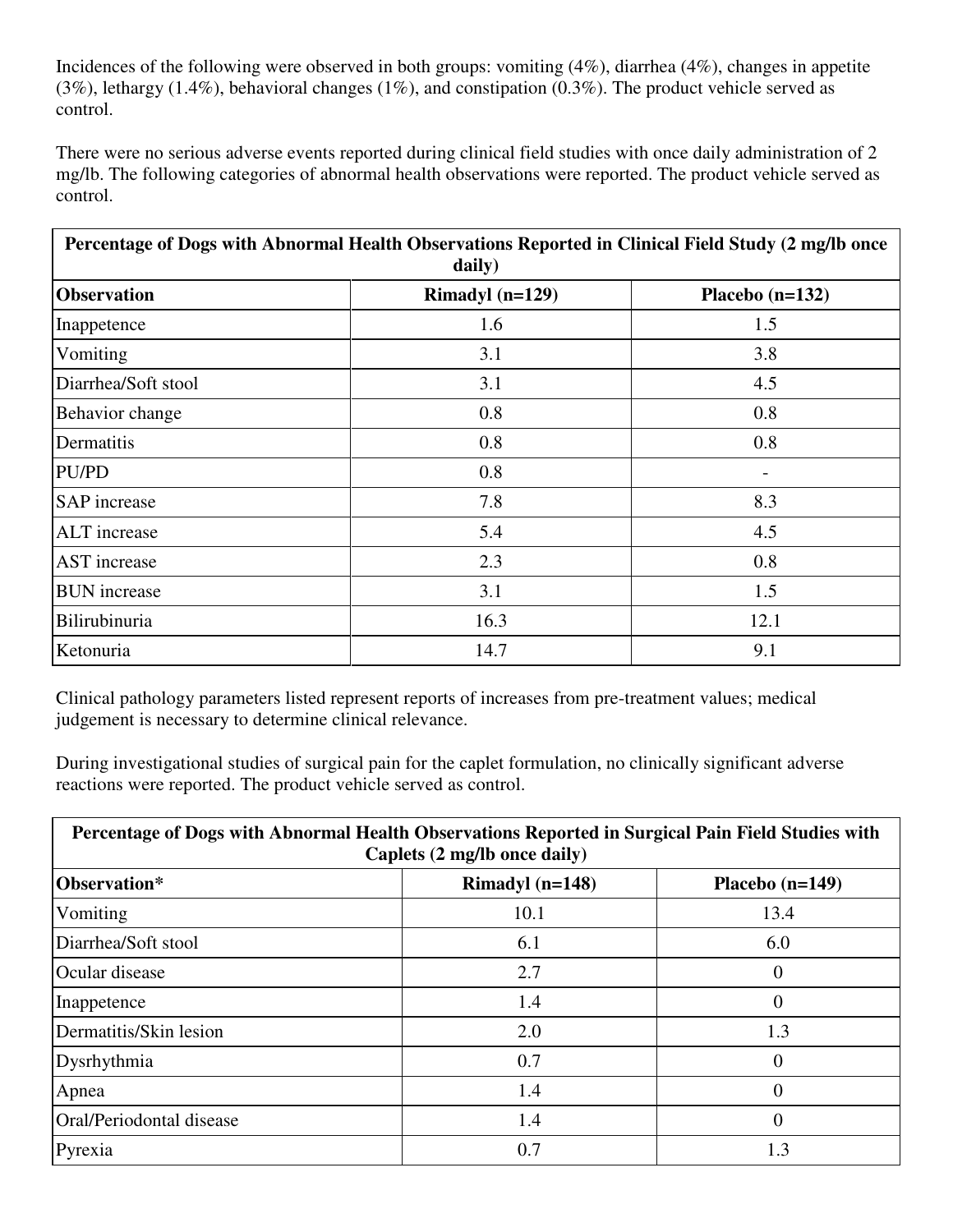| Urinary tract disease |  |
|-----------------------|--|
| <b>Wound drainage</b> |  |

\* A single dog may have experienced more than one occurrence of an event.

During investigational studies for the chewable tablet formulation, gastrointestinal signs were observed in some dogs. These signs included vomiting and soft stools.

Post-Approval Experience:

Although not all adverse reactions are reported, the following adverse reactions are based on voluntary postapproval adverse drug experience reporting. The categories of adverse reactions are listed in decreasing order of frequency by body system.

Gastrointestinal: *Vomiting, diarrhea, constipation, inappetence, melena, hematemesis, gastrointestinal ulceration, gastrointestinal bleeding, pancreatitis*.

Hepatic: *Inappetence, vomiting, jaundice, acute hepatic toxicity, hepatic enzyme elevation, abnormal liver function test(s), hyperbilirubinemia, bilirubinuria, hypoalbuminemia. Approximately one-fourth of hepatic reports were in Labrador Retrievers*.

Neurologic: *Ataxia, paresis, paralysis, seizures, vestibular signs, disorientation.*

Urinary: *Hematuria, polyuria, polydipsia, urinary incontinence, urinary tract infection, azotemia, acute renal failure, tubular abnormalities including acute tubular necrosis, renal tubular acidosis, glucosuria*.

Behavioral: *Sedation, lethargy, hyperactivity, restlessness, aggressiveness.*

Hematologic: *Immune-mediated hemolytic anemia, immune-mediated thrombocytopenia, blood loss anemia, epistaxis*.

Dermatologic: *Pruritus, increased shedding, alopecia, pyotraumatic moist dermatitis (hot spots), necrotizing panniculitis/vasculitis, ventral ecchymosis*.

Immunologic or hypersensitivity: *Facial swelling, hives, erythema.*

In rare situations, death has been associated with some of the adverse reactions listed above.

To report a suspected adverse reaction call 1-800-366-5288.

**DOSAGE AND ADMINISTRATION:** Always provide Client Information Sheet with prescription. Carefully consider the potential benefits and risk of Rimadyl and other treatment options before deciding to use Rimadyl. Use the lowest effective dose for the shortest duration consistent with individual response. The recommended dosage for oral administration to dogs is 2 mg/lb of body weight daily. The total daily dose may be administered as 2 mg/lb of body weight once daily or divided and administered as 1 mg/lb twice daily. For the control of postoperative pain, administer approximately 2 hours before the procedure. Rimadyl chewable tablets are scored and dosage should be calculated in half-tablet increments. Tablets can be halved by placing the tablet on a hard surface and pressing down on both sides of the score. Rimadyl chewable tablets are palatable and willingly consumed by most dogs when offered by the owner. Therefore, they may be fed by hand or placed on food. Care should be taken to ensure that the dog consumes the complete dose.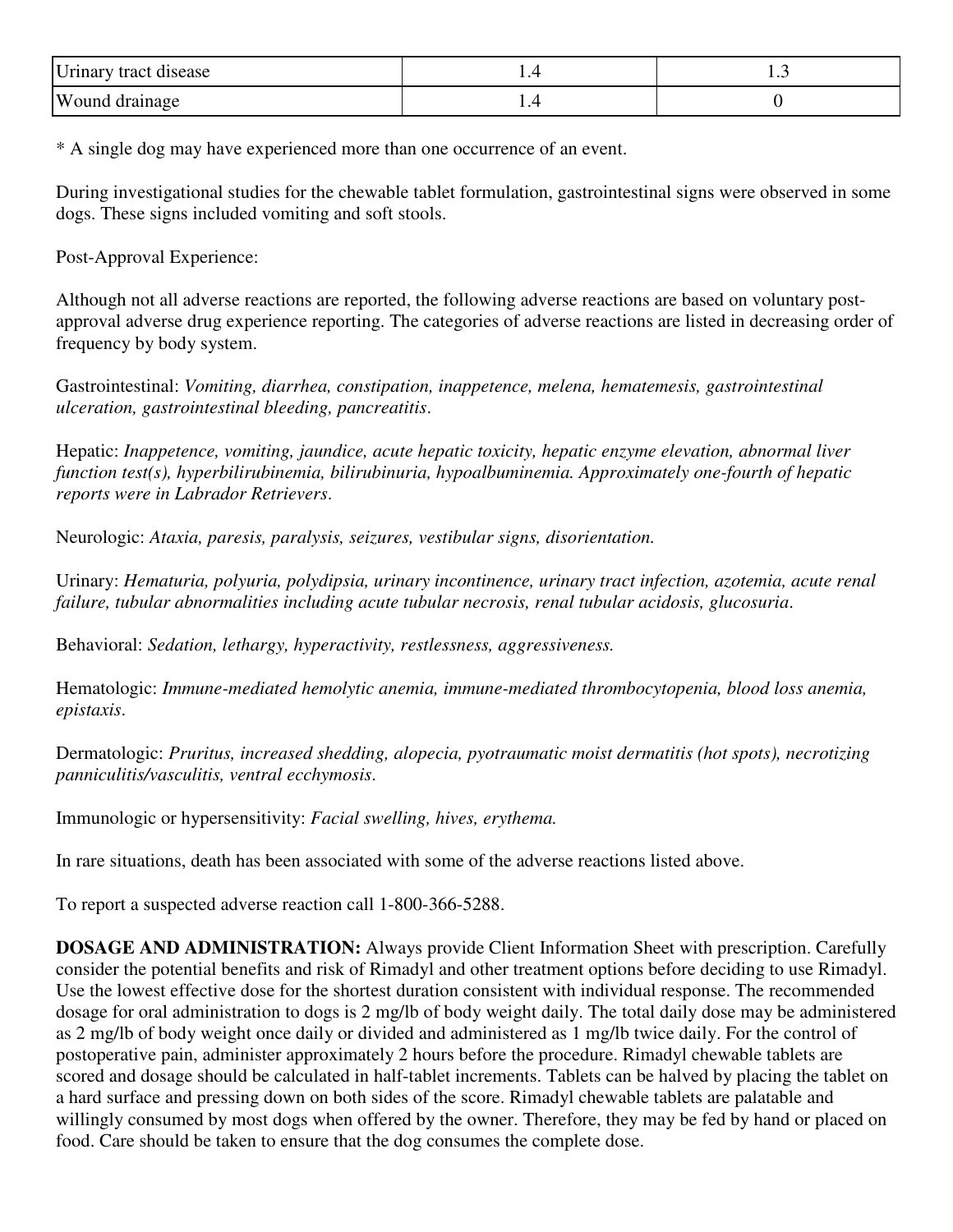**PALATABILITY:** A controlled palatability study was conducted which demonstrated that Rimadyl chewable tablets were readily accepted and consumed on first offering by a majority of dogs.

**EFFECTIVENESS:** Confirmation of the effectiveness of Rimadyl for the relief of pain and inflammation associated with osteoarthritis, and for the control of postoperative pain associated with soft tissue and orthopedic surgeries, was demonstrated in 5 placebo-controlled, masked studies examining the antiinflammatory and analgesic effectiveness of Rimadyl caplets in various breeds of dogs.

Separate placebo-controlled, masked, multicenter field studies confirmed the anti-inflammatory and analgesic effectiveness of Rimadyl caplets when dosed at 2 mg/lb once daily or when divided and administered at 1 mg/lb twice daily. In these 2 field studies, dogs diagnosed with osteoarthritis showed statistically significant overall improvement based on lameness evaluations by the veterinarian and owner observations when administered Rimadyl at labeled doses.

Separate placebo-controlled, masked, multicenter field studies confirmed the effectiveness of Rimadyl caplets for the control of postoperative pain when dosed at 2 mg/lb once daily in various breeds of dogs. In these studies, dogs presented for ovariohysterectomy, cruciate repair and aural surgeries were administered Rimadyl preoperatively and for a maximum of 3 days (soft tissue) or 4 days (orthopedic) postoperatively. In general, dogs administered Rimadyl showed statistically significant reduction in pain scores compared to controls.

**ANIMAL SAFETY:** Laboratory studies in unanesthetized dogs and clinical field trials have demonstrated that Rimadyl is well tolerated in dogs after oral administration.

In target animal safety studies, Rimadyl was administered orally to healthy Beagle dogs at 1, 3, and 5 mg/lb twice daily (1, 3 and 5 times the recommended total daily dose) for 42 consecutive days with no significant adverse reactions. Serum albumin for a single female dog receiving 5 mg/lb twice daily decreased to 2.1 g/dL after 2 weeks of treatment, returned to the pre-treatment value (2.6 g/dL) after 4 weeks of treatment, and was 2.3 g/dL at the final 6-week evaluation. Over the 6-week treatment period, black or bloody stools were observed in 1 dog (1 incident) treated with 1 mg/lb twice daily and in 1 dog (2 incidents) treated with 3 mg/lb twice daily. Redness of the colonic mucosa was observed in 1 male that received 3 mg/lb twice daily.

Two of 8 dogs receiving 10 mg/lb orally twice daily (10 times the recommended total daily dose) for 14 days exhibited hypoalbuminemia. The mean albumin level in the dogs receiving this dose was lower (2.38 g/dL) than each of 2 placebo control groups (2.88 and 2.93 g/dL, respectively). Three incidents of black or bloody stool were observed in 1 dog. Five of 8 dogs exhibited reddened areas of duodenal mucosa on gross pathologic examination. Histologic exam of these areas revealed no evidence of ulceration, but did show minimal congestion of the lamina propria in 2 of the 5 dogs.

In separate safety studies lasting 13 and 52 weeks, respectively, dogs were administered orally up to 11.4 mg/lb/day (5.7 times the recommended total daily dose of 2 mg/lb) of carprofen. In both studies, the drug was well tolerated clinically by all of the animals. No gross or histologic changes were seen in any of the treated animals. In both studies, dogs receiving the highest doses had average increases in serum L-alanine aminotransferase (ALT) of approximately 20 IU.

In the 52-week study, minor dermatologic changes occurred in dogs in each of the treatment groups but not in the control dogs. The changes were described as slight redness or rash and were diagnosed as non-specific dermatitis. The possibility exists that these mild lesions were treatment related, but no dose relationship was observed.

Clinical field studies were conducted with 549 dogs of different breeds at the recommended oral doses for 14 days (297 dogs were included in a study evaluating 1 mg/lb twice daily and 252 dogs were included in a separate study evaluating 2 mg/lb once daily). In both studies the drug was clinically well tolerated and the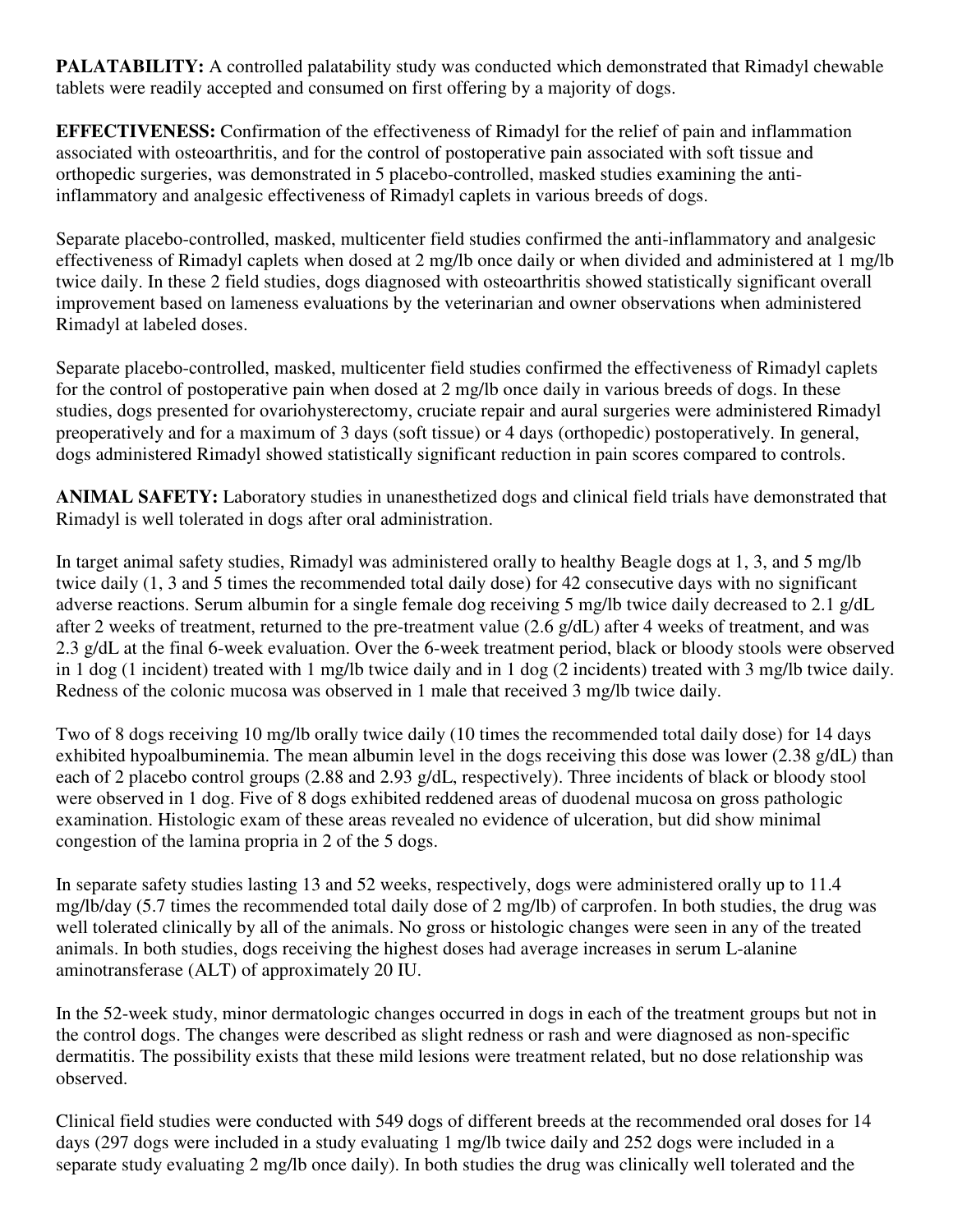incidence of clinical adverse reactions for Rimadyl-treated animals was no higher than placebo-treated animals (placebo contained inactive ingredients found in Rimadyl). For animals receiving 1 mg/lb twice daily, the mean post-treatment serum ALT values were 11 IU greater and 9 IU less than pre-treatment values for dogs receiving Rimadyl and placebo, respectively. Differences were not statistically significant. For animals receiving 2 mg/lb once daily, the mean post-treatment serum ALT values were 4.5 IU greater and 0.9 IU less than pre-treatment values for dogs receiving Rimadyl and placebo, respectively. In the latter study, 3 Rimadyl-treated dogs developed a 3-fold or greater increase in (ALT) and/or (AST) during the course of therapy. One placebo-treated dog had a greater than 2-fold increase in ALT. None of these animals showed clinical signs associated with laboratory value changes. Changes in the clinical laboratory values (hematology and clinical chemistry) were not considered clinically significant. The 1 mg/lb twice daily course of therapy was repeated as needed at 2 week intervals in 244 dogs, some for as long as 5 years.

Clinical field studies were conducted in 297 dogs of different breeds undergoing orthopedic or soft tissue surgery. Dogs were administered 2 mg/lb of Rimadyl two hours prior to surgery then once daily, as needed for 2 days (soft tissue surgery) or 3 days (orthopedic surgery). Rimadyl was well tolerated when used in conjunction with a variety of anesthetic-related drugs. The type and severity of abnormal health observation in Rimadyl- and placebo-treated animals were approximately equal and few in number (see Adverse Reactions). The most frequent abnormal health observation was vomiting and was observed at approximately the same frequency in Rimadyl- and placebo-treated animals. Changes in clinicopathologic indices of hematopoetic, renal, hepatic, and clotting function were not clinically significant. The mean post-treatment serum ALT values were 7.3 IU and 2.5 IU less than pre-treatment values for dogs receiving Rimadyl and placebo, respectively. The mean posttreatment AST values were 3.1 IU less for dogs receiving Rimadyl and 0.2 IU greater for dogs receiving placebo.

**STORAGE:** Store at controlled room temperature 15°-30°C (59°-86°F).

**HOW SUPPLIED:** Rimadyl chewable tablets are scored, and contain 25 mg, 75 mg, or 100 mg of carprofen per tablet. Each tablet size is packaged in bottles containing 7, 30, 60, or 180 tablets.

## **REFERENCES:**

1. Baruth H, *et al:* In Anti-Inflammatory and Anti-Rheumatic Drugs, Vol. II, Newer Anti-Inflammatory Drugs, Rainsford KD, ed. CRC Press, Boca Raton, p. 33, 1986.

2. Vane JR, Botting RM: Mechanism of action of anti-inflammatory drugs. *Scand J Rheumatol* 25:102, pp. 9- 21.

3. Grossman CJ, Wiseman J, Lucas FS, *et al:* Inhibition of constitutive and inducible cyclooxygenase activity in human platelets and mononuclear cells by NSAIDs and COX-2 inhibitors. *Inflammation Research* 44:253-257, 1995.

4. Ricketts AP, Lundy KM, Seibel SB: Evaluation of selective inhibition of canine cyclooxygenase 1 and 2 by carprofen and other nonsteroidal anti-inflammatory drugs. *Am J Vet Res* 59:11, pp. 1441-1446, November 1998.

5. Ceuppens JL, *et al:* Non-steroidal anti-inflammatory agents inhibit the synthesis of IgM rheumatoid factor *in vitro*. *Lancet* 1:528, 1982.

6. Ceuppens JL, *et al:* Endogenous prostaglandin E<sub>2</sub> enhances polyclonal immunoglobulin production by ionically inhibiting T suppressor cell activity. *Cell Immunol* 70:41, 1982.

7. Schleimer RP, *et al:* The effects of prostaglandin synthesis inhibition on the immune response. *Immunopharmacology* 3:205, 1981.